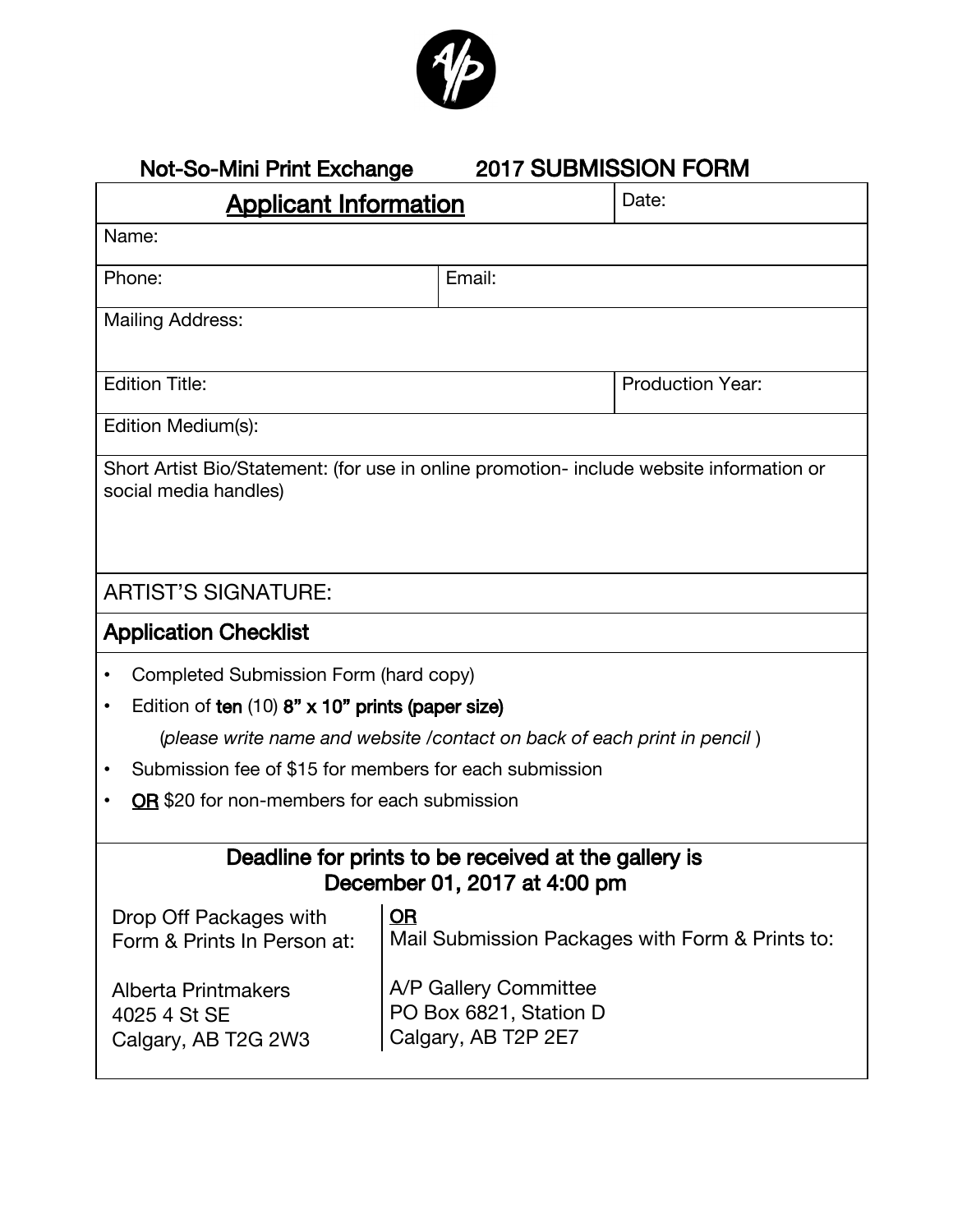



# ALBERTA PRINTMAKERS Not So Mini

## Exchange and **Exhibition**

### A fundraising event

*2017 CALL FOR SUBMISSIONS*

### DEADLINE TO APPLY: 4 pm- December 01, 2017

### **Description**

Each year, Alberta Printmakers (A/P) holds a non-juried show and sale to showcase the work of local and international print artists, and to raise funds towards Alberta Printmakers' artistic and educational programming.

A/P invites all interested printmakers to submit an edition of ten (10) 8" x 10" prints for exhibition and exchange in the Alberta Printmakers Gallery. Each participant will receive 8 prints created by other artists, and A/P will retain 2 works from each edition for sale in our studio and gallery and in our online store.

### Submission requirements

- **· Edition of ten (10) 8" x 10" prints**
- **· Complete submission form**

**· Submission fee of \$15 for members for each submission,**

**- \$20 for non-members for each submission**

Participating artists can pick up their exchanged prints at the reception on Friday, December 8 or they will be put in the post by December 23rd.

Deadline for Prints to be received at the gallery is **December 01, 2017**

**Exhibition runs: December 8 - December 23 Reception: Friday, December 8 at 7pm**

Mail submission package to: A/P Gallery Committee OR P.O Box 6821 Station D Calgary, Alberta T2P 2E7

Drop off submission package in person: Alberta Printmakers 4025 4 St SE Calgary, AB T2G 2W3 Questions? Contact Alison Frank, Special Events Email: alisonfrank@icloud.com